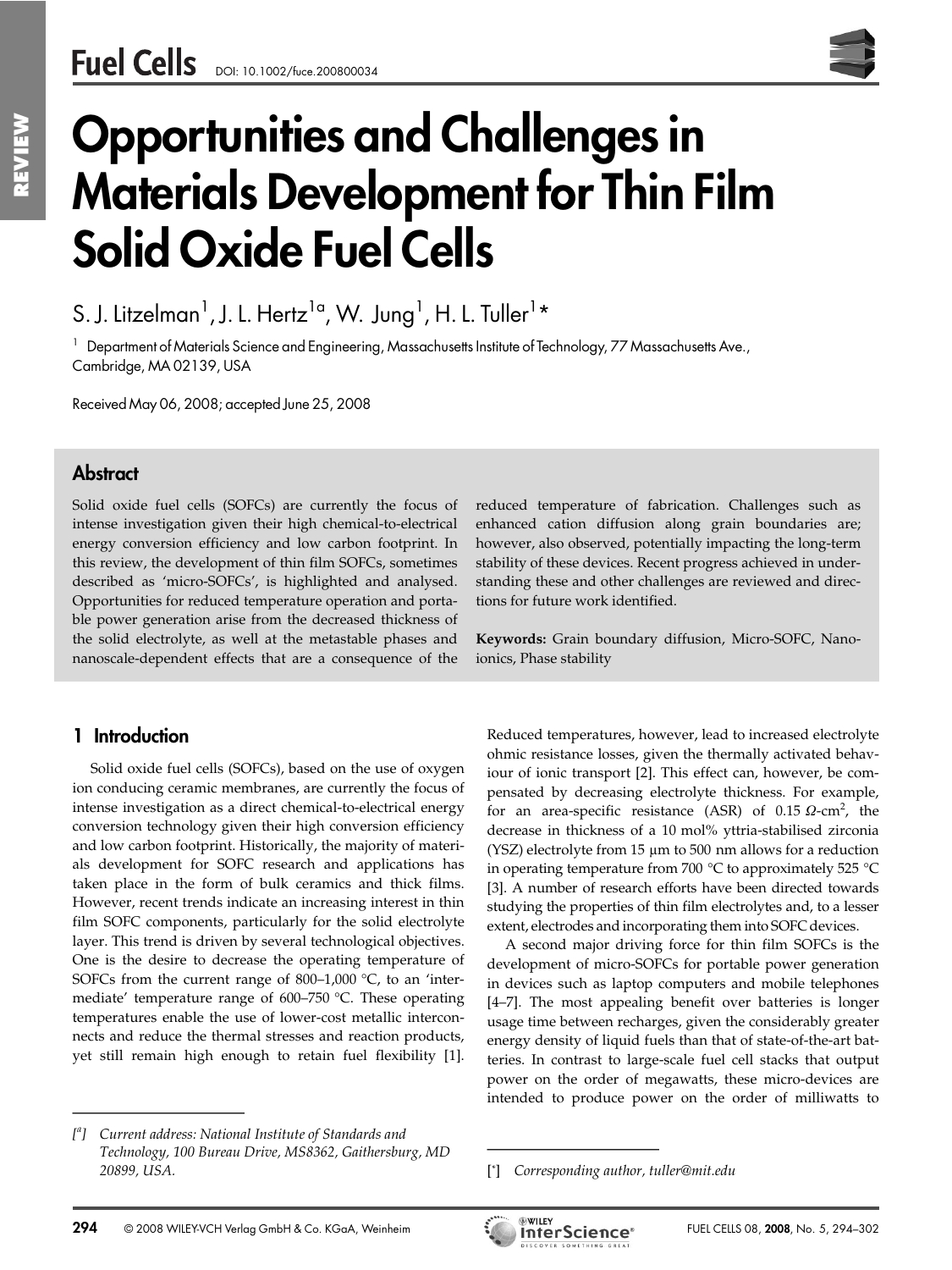several watts. As noted by Nikbin, researchers in the US, Europe and Japan are in the preliminary stage of addressing the major issues of micro-SOFC devices and assembling prototypes [6].

In this paper, recent results related to thin film SOFC materials development and characterization, including recent work from the authors' laboratory, are summarized. Implications related to the use of thin, nanocrystalline films are emphasised.

## **2 Thin Nanostructured Solid Electrolytes**

#### *2.1 Thermomechanical Effects*

Production of *thin film* micro-fuel cells *typically* requires the formation of a freestanding thin film 'stack' so that the fuel and oxidant gases can access both the anode and cathode (we are excluding from consideration 'micro-SOFCs' that are produced using more conventional ceramic processing routes, e.g. [8]). Since the power output is proportional to the area of exposed electrode, a freestanding membrane with an area as large as possible is desired. Conversely, the thermomechanical stability of the membrane generally favours smaller membranes. Therefore, a balance between power output and stability must be reached [9].

Despite the apparent difficulties, a number of research groups have successfully created large area, freestanding thin film ceramic membranes [7, 10–12]. Bieberle-Hütter et al. reported fabrication of micro-SOFC stacks with free-standing membranes up to 5 mm in diameter supported on a Ni grid [13]. An open circuit voltage of 1.06 V and power output of 150 mW  $cm^{-2}$  at 550 °C were reported for single stacks. MIT researchers recently reported on the production and thermomechanical characterization of membranes composed of either YSZ or gadolinium-doped ceria (GDC) [4]. Films were deposited on single crystal silicon substrates that were subsequently removed in defined patterns using a two-stage etch process. Though comprising films only 100–1,000 nm thick, membranes as large as  $1,025 \mu m^2$  were obtained and survived annealing to 500 °C. As evidenced by changes in the shape of the membranes from buckled to taut, significant evolution in the film stresses occurred during annealing [14]. Thin film SOFC structures containing YSZ and YSZ/doped ceria multilayer electrolyte membranes of 50–150 nm thick and 80 nm porous Pt cathodes and anodes were reported by Huang et al. [15]. Individual cell areas as large as  $240 \times 240$  µm<sup>2</sup> were successfully fabricated, and peak power densities of 200 and 400 mW  $cm^{-2}$  at 350 and 400 °C, respectively were reported.

Despite these successes, further work remains in improving the mechanical stability of the membranes to longer times and higher temperature. To improve the thermomechanical reliability, the causes of the residual stresses and stress evolution in the films must be determined [14]. These concerns may also be mitigated by incorporating stress tolerant designs (see, for example, Figure 1 and ref. [16]).



Fig. 1 SEM of the cross-section of a micro-fuel cell stack. The anode/electrolyte/cathode stack is shown magnified in the box. Pt-YSZ composite films are the light grey films on the top and bottom of the stack and YSZ is the darker grey film in between. The stack is deposited upon a silicon substrate into which silicon nitride support structures have been created. For use, all of the silicon and the horizontal sections of the silicon nitride must be removed to allow gas access to both anode and cathode. The vertical sections of silicon nitride would remain and provide mechanical support.

Chemical strain effects in ceramic thin films have recently been studied. Lubomirsky and co-workers reported the stress relaxation behaviour in a self-supported GDC membrane [17, 18]. Based on a deflection measurement of buckling in the thin film using atomic force microscopy (AFM), the authors concluded that a residual film stress can be modified by generation or elimination of defect associations in a reversible manner. Mandowara and Sheldon also studied stress evolution using an *in situ* wafer curvature technique during oxidation and reduction of  $CeO<sub>2</sub>$  thin films [19]. Those findings implied that a relaxation process through chemical interactions might be utilised to minimise the residual stress in the film and enhance the mechanical stability. Overall, it has become evident that the mechanical properties of thin films can have a direct impact on physical properties such as defect concentration and oxygen nonstoichiometry, which may lead to variations in electrical and electrochemical performance. This area of study thus merits sustained attention for future SOFC materials development

#### *2.2 Nanostructural Effects*

#### *2.2.1 Grain Boundary and Interfacial Contributions*

In addition to the thinness of the electrolyte layers, given the reduced processing temperatures, the grain size of such films is typically on the order of tens of nm. This size range is notable for its 'nano-ionic' effects, in which electronic and ionic charge transport can vary greatly from that in the bulk [20–22]. Often, these effects are due to the introduction of space charge regions, which are enhanced/depleted in mobile charge carrier concentration in response to segregation of charged defects/impurities to the grain boundary cores [23–25]. While nano-ionic effects have been observed [26] and modeled [27, 28] in simplified model systems such as  $CeO<sub>2</sub>$ , evidence for such effects in practical electrolytes remains mixed. Indeed, the evidence for nano-ionic effects in YSZ is contradictory, with e.g. Kosacki et al. reporting substantial *increases* in ionic conductivity [29], whereas Peters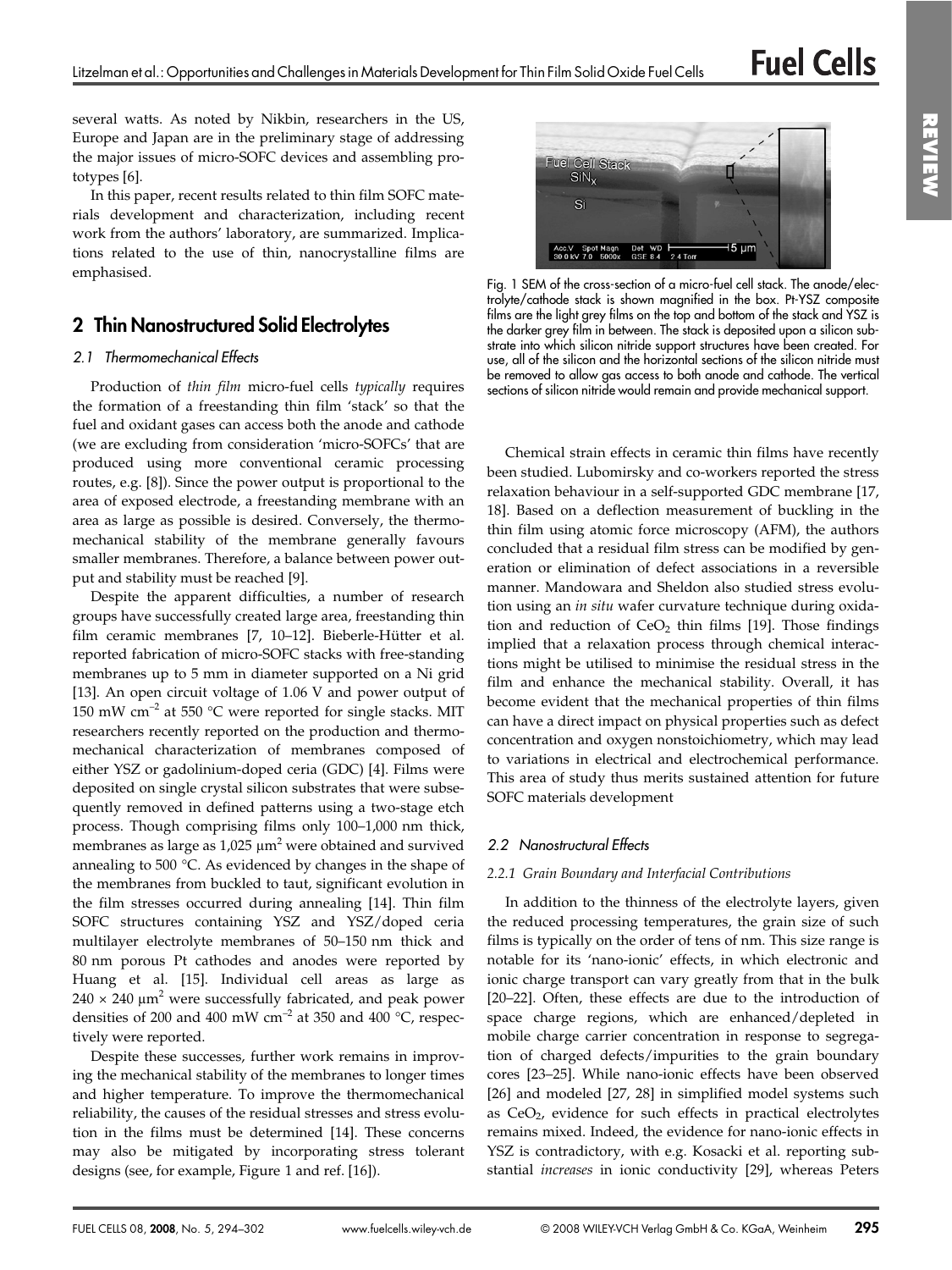**Fuel Cells** 

et al. report *decreases* in conductivity with decreasing grain size [30]. Mondal and Hahn prepared nanocrystalline 2– 3 mol% YSZ, beginning with powders processed by the inert gas condensation technique, followed by sintering [31]. No significant changes from microcrystalline bulk properties were observed. Jiang et al. [32] published similar conclusions. In that study, ultra-fine grained YSZ was prepared by combustion synthesis using metal nitrates as precursor, followed by sintering. Consistent with refs. [30–32], a recent study of oxygen diffusion in nanocrystalline YSZ found no enhancement along the grain boundaries [33]. Given a lack of consensus, further exploration of nano-ionic effects in SOFCs is warranted. Below, the implications of nano-ionics for micro-SOFC development are presented and evaluated.

Unique nanocrystalline grain size effects on mixed ionic– electronic conductivity (MIEC) in oxide electrolytes, namely CeO2, were first observed by Chiang et al. [26]. A decrease in grain size from  $5 \mu m$  to 10 nm resulted in an orders of magnitude increase in electronic conductivity, reflected also in a shift from  $p_{O<sub>2</sub>}$  independence of the electrical conductivity in the microcrystalline form to a strongly n-type  $p_{\text{O}_2}$  behaviour in the nanocrystalline form. This change in  $p_{O<sub>2</sub>}$  dependence indicates a shift of the dominant charge transport mechanism from ionic to n-type electronic. These observations were later verified by Tschöpe [27] and by Kim and Maier [28], who successfully modeled charge transport in nanocrystalline ceria in terms of a space charge model. Namely, a positive electrostatic potential in the grain boundary core is compensated by negative space charge regions on either side of the boundary. These space charge regions, enhanced in electrons and depleted of oxygen vacancies, comprise a large enough fractional volume of the electrolyte to alter the observed electrical properties.

Suzuki et al. also examined the grain size effect in nanocrystalline  $CeO<sub>2</sub>$  [34] and GDC with 10 and 20% Gd on the Ce site [35]. While the electrical conductivity for  $CeO<sub>2</sub>$  with a grain size of 20 nm displayed n-type semiconductor behaviour near ambient  $p_{\text{O}_2}$ , in agreement with the data in ref. [26], nanocrystalline GDC displayed ionic behaviour in the  $p_{O<sub>2</sub>}$ range of  $10^{-5}$ –1 atm and for temperatures from 600 to 900 °C [35]. This behaviour is not surprising given the much higher oxygen vacancy density (relative to electron concentration) in the non-depleted regions as well as the much reduced Debye screening length given by

$$
\lambda = \left(\frac{\varepsilon_{\rm o}\varepsilon_{\rm r}kT}{2z^2e^2\mathcal{C}_{\infty}}\right)^{1/2} \tag{1}
$$

where  $\varepsilon$ <sub>o</sub> is the permittivity of free space,  $\varepsilon$ <sub>r</sub> the relative dielectric constant, *z* the charge magnitude, *e* the elementary charge and *c*∞ is the bulk majority defect concentration. For an electrolyte such as 8 mol% YSZ, the Debye length at 500  $\degree$ C is estimated to be only ∼1 Å. When considering the shape and spatial extent of space charge profiles, appropriate boundary conditions must be stated. In the temperature range of 600– 750 °C, where IT-SOFCs are expected to operate, it is often assumed that the acceptor dopant (Y in YSZ) is not sufficiently mobile to redistribute under the influence of local electric fields [28, 36]. Under such Mott–Schottky boundary conditions, the depletion width is given as [37]

$$
\lambda* = \left(\frac{2\varepsilon_o \varepsilon_r \Delta \varphi(0)}{z_j e c_{j\infty}}\right)^{1/2} = \lambda \left(\frac{4z_j e}{kT} \Delta \varphi(0)\right)^{1/2} \tag{2}
$$

Using a value of 0.25 V for the space charge potential in 8 mol% YSZ [36], the depletion width  $\lambda^*$  is expected to be approximately 4 Å at 500  $^{\circ}$ C. While four times larger than the Debye length, this calculated depletion width remains too small to induce a measurable shift from ionic to electronic conduction in YSZ, in agreement with studies in which electronic conduction in YSZ was not observed [29, 30].

A similar argument may be used to support the apparent lack of an ionic-to-electronic transition near ambient  $p_{\text{O}_2}$  in GDC [35]. Interestingly, the authors of ref. [35] did report an increase in the total conductivity and decrease in the activation energy with decrease in grain size. This observation is supported by the work of Rupp and Gauckler, who fabricated CeO<sub>2</sub> and GDC by PLD ( $x = 0.25$ ) and spray pyrolysis  $(x = 0.22)$  [38]. In that work, decreasing the grain size of the thin film specimens also led to higher conductivity and lower activation energies. Due to the high acceptor doping content, these observations are unlikely to be explained by space charge effects. Indeed, the origin of the grain sizedependent conductivity and activation energy in GDC remains unclear.

Nano-ionic effects have also been reported at heterojunction interfaces. Sata, et al. reported that the ionic conductivity in artificially modulated planar heterostructures, composed of molecular beam epitaxy prepared alternating films of CaF<sub>2</sub> and  $BaF<sub>2</sub>$ , exhibited considerably enhanced fluorine ion conduction as compared to individual Ca $F_2$  or Ba $F_2$  films [39]. The conductivity, measured parallel to the interfaces, was found to increase with decreased film thickness confirming fluorine ion accumulation/depletion respectively on the  $CaF<sub>2</sub>$ and  $BaF<sub>2</sub>$  sides of the interface, respectively. Guo et al. examined the lateral conductivity in the heterostructures as a function of inverse layer thickness, and concluded that the experimental results were best-described by a modified Mott– Schottky model, in which a gradient of the majority impurity, boron, is assumed to exist near the layer interface [40]. The authors attributed the conductivity enhancement to an increase of the defect  $V_F^{\bullet}$  in the BaF<sub>2</sub> layer and F'<sub>i</sub> in the CaF<sub>2</sub> layer, resulting in fast conduction in the  $BaF<sub>2</sub>$  layers due to the increased concentration of the high-mobility vacancies.

Other types of electroceramic multilayers have been demonstrated. Azad et al. fabricated structures consisting of alternating layers of GDC and  $ZrO<sub>2</sub>$  by plasma-assisted molecular beam epitaxy [41]. The electrical conductivity of the multilayers was increased relative to the end-members, and the peak conductivity was observed for a sample of ten layers. The authors concluded that, given the high Gd-doping concentration and a corresponding Debye length of ∼1 Å, the conductivity increase could not be attributed solely to space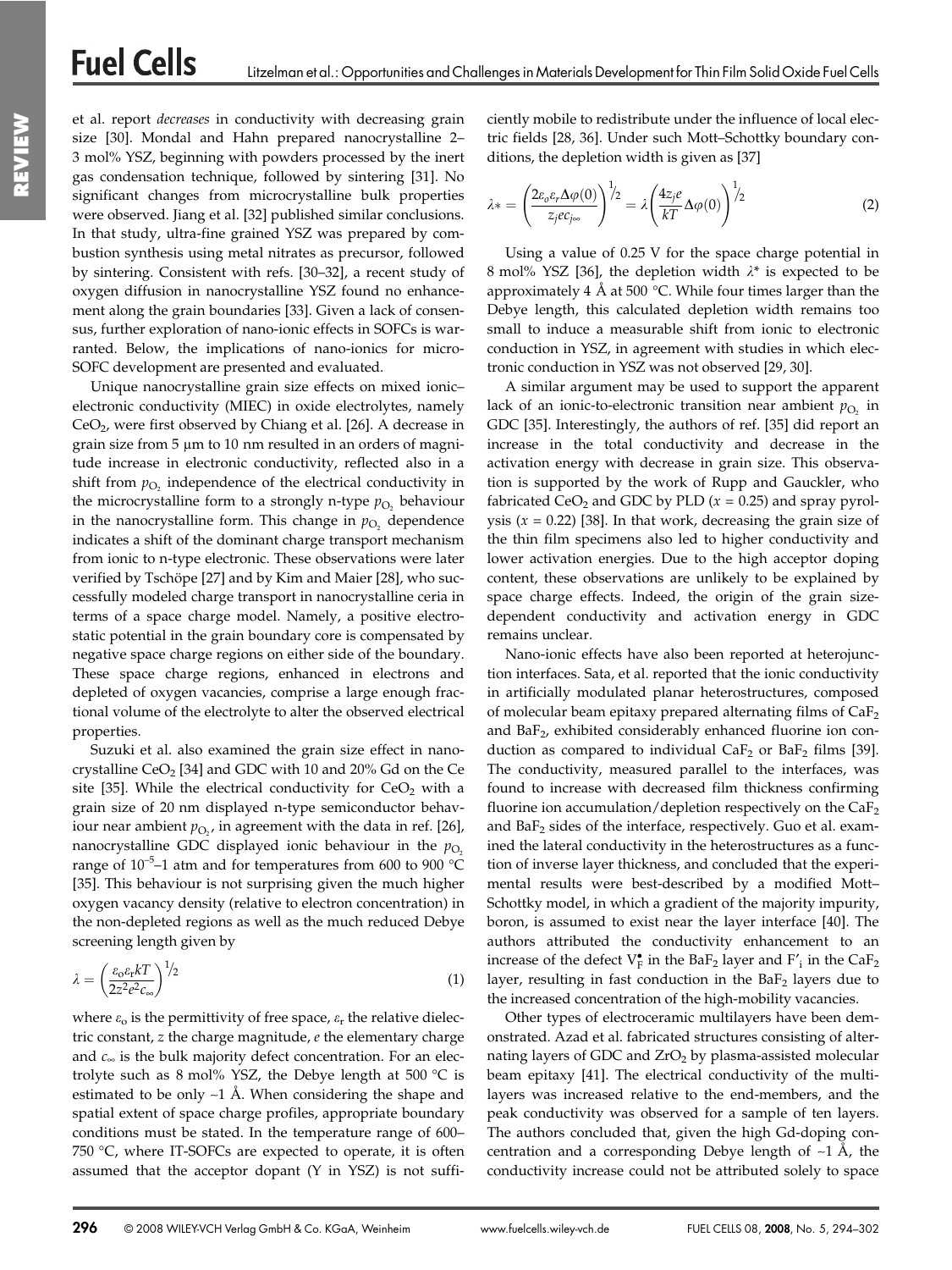charge effects, as above. In a subsequent publication from the same laboratory, the conductivity enhancement was attributed to '... extended defects, interfacial misfit dislocations and the strain associated with the heterogeneity of the layer structures' [42]. Peters et al. examined the Ca-stabilised  $ZrO<sub>2</sub>$  $(CSZ)$ –Al<sub>2</sub>O<sub>3</sub> multilayer system, grown by pulsed laser deposition (PLD) [43]. The authors reported a structure of ten layers that was 60 times more conductive than bulk CSZ. A decrease in the activation energy for the ionic conduction was also observed with increase in number of interfaces. Similar to the  $ZrO<sub>2</sub>/CeO<sub>2</sub>$  heterostructures, the Debye length was believed to be too small to contribute to the conductivity increase; rather, the authors assumed that a relationship between the decrease in activation energy and the structural disorder at the interface was the primary mechanism of enhanced conduction.

More directly relevant to this work, Kosacki et al. reported an enhancement in the ionic conductivity of 10 mol% YSZ thin films for film thicknesses of less than 60 nm [44, 45]. Given that these were epitaxial YSZ films deposited onto MgO substrates and that the enhancement of electrical conductivity occurred only for film thicknesses of less than 60 nm, the authors attributed the results to a highly conductive interfacial layer of approximately 1.6 nm thickness at the YSZ and MgO interface.

#### *2.2.2 Phase Stability Effects*

Ionic conduction is normally enhanced in solid oxide electrolytes by the addition of lower valent elements. Thus for YSZ, a double positively charged oxygen ion vacancy  $\mathrm{V}_{\mathrm{O}}^{\bullet\bullet}$  is formed to charge compensate for every two single negatively charged Y ions,  $Y^{'}_{Zr}$ , substituting on a Zr site. The defect reaction proceeds as

$$
Y_2O_3 \xrightarrow{2ZrO_2} 2Y'_{Zr} + 3O_O^x + V_O^{\bullet\bullet}
$$
 (3)

The thermally activated ionic conductivity can be described by [46]:

$$
\sigma_{\rm ion} = \frac{\sigma_{\rm o}}{T} \exp\left(-\frac{\Delta H_m}{kT}\right) \tag{4}
$$

where  $\sigma_0$  is a temperature-independent constant equaling

$$
\sigma_o = \frac{2e^2 \left[ Y_{Zr} \prime \right] D_o}{k} \exp\left(\frac{\Delta S_m}{k}\right) \tag{5}
$$

where  $D_{\Omega}$  is a temperature-independent constant relating to the oxygen vacancy jump process, *k* Boltzmann's constant and  $\Delta S_{\text{m}}$  is the entropy of migration. For a given temperature, the above expression, appropriate in a dilute solution approximation, predicts that the ionic conductivity increases linearly with the Y dopant level. Instead, the ionic conductivity in cubic YSZ decreases monotonically with increasing Y content.

In the  $Y_2O_3$ -ZrO<sub>2</sub> system, this maximum occurs around 9 mol% Y<sub>2</sub>O<sub>3</sub> (*x* ∼ 0.18, see Fig. 2) [47]. This maximum corresponds to the minimum dopant level needed to stabilise the high-temperature cubic phase. For compositions beyond this point, the ionic conductivity decreases with increase in doping content. Models such as vacancy ordering and defect association have been proposed to describe this decrease [48, 49]. Recently, another model was proposed that suggested that the conductivity decrease was a result of a changing activation barrier in the atomistic jumping process, due to an enhanced fraction of Y–Zr edges through which the oxygen ion must jump [50]. Regardless of the exact mechanism, it is clear that excessive doping decreases the ionic conductivity due to reduced mobility of the ionic charge carriers.

Researchers have also studied the effects of nanocrystalline dimensions on phase stability. The tetragonal phase, which is normally stable only above 1,200 K, was observed to exist at room temperature in nanocrystalline undoped zirconia [51– 53]. Other reports of metastable phases found in nanocrystalline materials such as alumina [54] and graphite [55] have also been published. Metastable phases have been detected in nanocrystalline YSZ thin films prepared by low-temperature sputtering. Kao [56] compared the properties of films produced on room temperature substrates by ion-beam sputtering from a pure Zr metal target and a YSZ target. Films produced from the oxide target consisted of a mono-disperse distribution of ∼24 nm monoclinic crystallites in an amorphous matrix, despite the Y stabiliser in the target and, presumably, the film. After annealing, the films displayed a mixture of monoclinic and cubic phases. Films from the metal target were mostly amorphous, with a sparse distribution of extremely fine cubic crystallites. After annealing at 450 °C, these films were almost fully transformed into the cubic phase, which is quite unexpected for undoped zirconia. Jankowski and Hayes [57] reported that films grown with a low sputtering rate were fully oxidised and cubic, but films with a very high sputtering rate were oxygen deficient and contained an orthorhombic phase. Hobein et al. [58] sputtered a  $Zr_{0.8}Y_{0.2}$  alloy target over a range of oxygen partial pressures and substrate temperatures from 500 to 700 °C. Pronounced



Fig. 2 Ionic conductivity of YSZ as a function of Y concentration, shown for three temperatures. The symbol  $t^* \rightarrow c^*$  indicates the tetragonal to cubic phase transition [47].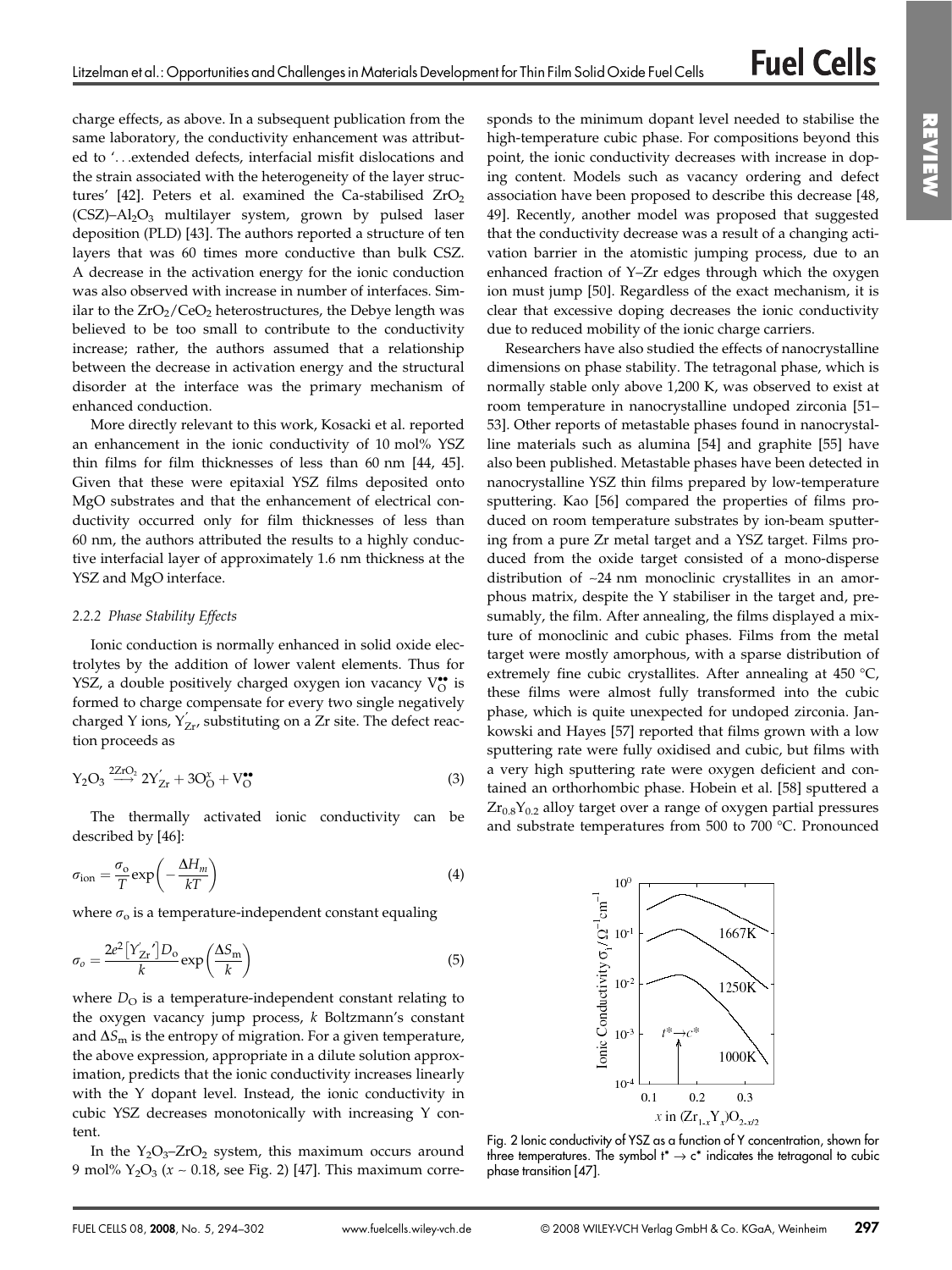$(b)$ 

**Fuel Cells** 



Fig. 3 (a) AFM and (b) TEM (cross-sectional and plan-view) micrographs of YSZ thin films, indicating a columnar microstructure and grain sizes on the order of 25–35 nm.

 $50<sub>nm</sub>$ 

tetragonal phases in a cubic matrix were observed for samples grown at reduced oxygen partial pressures.

In research conducted in the authors' laboratory, nanocrystalline zirconia films were prepared with systematically varying *yttrium fraction* in order to better understand the relationship between composition, phase stability and ionic conductivity. YSZ films with yttrium levels between 0.5 and  $8.7$  mol% and  $500$  nm to 1  $\mu$ m thickness were produced by reactive magnetron sputtering on amorphous, fused-silica substrates. Film microstructures were characterised by scan-



Fig. 4 Schematic (a) and photograph (b) of Pt dense microelectrodes on YSZ thin films on transparent substrates [59].

ning electron microscopy (SEM), transmission electron microscopy (TEM) and AFM. As shown in Figure 3, the AFM image (a) shows the grain size to be approximately 25 to 35 nm and the TEM images (b) indicate columnar growth. Six different compositions of YSZ were deposited using highpurity yttrium–zirconium metal alloy targets. Dense platinum interdigitated electrodes were microfabricated on the surface of the YSZ thin films by a lithographic lift-off technique. A schematic and photograph of these microstructured electrodes are shown in Figure 4 [59].

Preliminary results suggested that high levels of ionic conductivity could be achieved in YSZ thin films with reduced levels of yttrium (W. Jung, J. L. Hertz, H. L. Tuller, unpublished). Following completion of impedance spectroscopy studies, it was determined that the peak conductivity in nano-YSZ shifted to the reduced Y concentration of ∼6.4 mol%, rather than that found in bulk YSZ in the vicinity of 9 mol%. Second, the magnitude of that conductivity was 1 ∼ 2 orders of magnitude greater than reported literature values for YSZ [60]. These results point to the feasibility of improving the ionic conductivity of YSZ at intermediate temperatures through nanostructuring, with promising implications for IT-SOFC design.

### **3 Nanocomposite Electrodes**

Litzelman et al.: Opportunities and Challenges in Materials Development for Thin Film Solid Oxide Fuel Cells

Electrodes processed using traditional powder methods are thick, porous composites thereby providing a large triple phase boundary length *per* unit surface area  $l_{TPB}$ , accessible through the thickness. As shown in e.g. [61], the resistance of anodes and cathodes processed this way decrease as the thickness increases. Optimal values were only reached when the electrodes were greater than  $10 \mu m$  in thickness. Thus, for activation polarization, there appears to be a significant geometric disadvantage to using thin film electrodes given reduced  $l_{TPB}$ . One possible solution is to use MIECs. Because these materials can conduct both ionic and electronic species, they effectively broaden the triple phase boundary zone to include the entire surface of the MIEC.

> Recent studies on thin film model  $(La, Sr)(Co, Fe)O<sub>3</sub>-LSCF$  electrodes demonstrate that the electrode impedance of these mixed conductors is largely oxygen surface exchange controlled and highly dependent on DC bias [62]. Unfortunately, studies by the authors on lithographically defined (La,Sr)CoO<sub>3</sub>-LSC electrodes deposited onto YSZ showed evidence of interface reactivity even at temperatures as low as  $500 \text{ °C}$  [63, 64]. Given the very thin dimensions of the active layers in such cells, such interactions take on an even more critical role with respect to performance and operating life.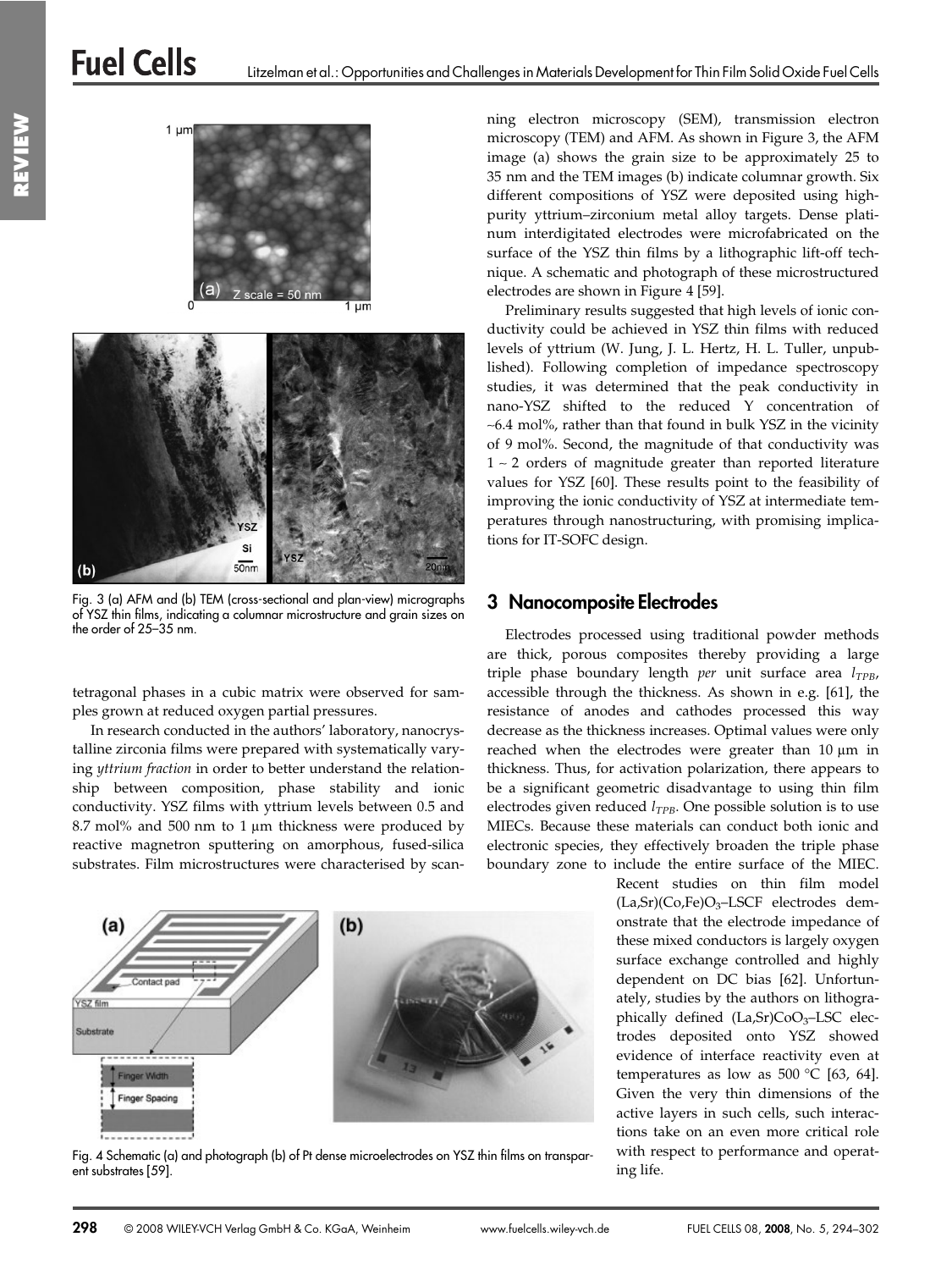Another highly promising research direction to improve the performance of thin film SOFC electrodes is the use of nanocomposites. The *lTPB* should increase roughly in inverse proportion to the grain size of the components of an electrolyte/electronic conducting composite. Nanocomposites, with grain sizes in the range of 10–100 nm, thus hold the promise of vastly increased *l<sub>TPB</sub>*, and thereby electrode performance. Physical vapour deposition (PVD) methods are a relatively straightforward method to produce such films, since the starting materials can be purified forms of the desired constituent phases of the nanocomposite [65–75]. A number of other deposition methods have also been successfully reported, including spray pyrolysis [76, 77], spin coating [78], and metallorganic chemical vapour deposition (MOCVD) [79]. Wang and Barnett have been particularly active in studying nanocomposites for SOFCs [69–73]. Key objectives for these production methods are to insure that mobile electrons and ions are both present at the triple phase boundaries and that a composite morphology exists exhibiting interpenetrating and mutually connected (i.e. bicontinuous) networks of electron and ionic conductors.

The very high chemical stability of platinum and YSZ allows for their use in both oxidizing and reducing environments. This capability allows a Pt-YSZ composite to be used as both the anode and cathode of a fuel cell. The authors recently reported on a Pt-YSZ nanocomposite produced by simultaneously co-sputtering from Pt and metal alloy Y/Zr targets [80]. A working pressure in the sputtering chamber of 10 mTorr, composed of either 90:10 or 95:5  $Ar/O<sub>2</sub>$  was found to be sufficient to create fully oxidised YSZ. The Pt, as a noble metal, was not oxidised. Optimised deposition temperature and Pt to YSZ ratio resulted in the desired bicontinuous morphology. The electrode impedance measured in air was similar in magnitude to that expected from a dense, single-phase platinum electrode with as high a  $l_{TPB}$  as could be achieved only by sub-micron lithography.

One of the most problematic thermal stresses for a membrane is the bending moment created when there is a gradient in the thermal expansion coefficient through the thickness. This issue is avoided when the anode and cathode are the same material, as is possible with the Pt-YSZ nanocomposite electrodes (see Fig. 1). Using the electrolyte material within the nanocomposite further reduces thermal stresses by making the thermal expansion coefficient more uniform throughout the stack. None of these approaches, however, directly confronts what may be the largest source of thermal stresses: the mismatch in thermal expansion coefficient between the substrate and the fuel cell stack. The optimal selection of substrate and film materials for a micro-fuel cell will therefore remain as a key challenge.

The electrical performance of nanocomposite electrodes may be improved further by including porosity. This would allow fuel and oxidant access to the film interior, further increasing  $l_{TPB}$ . Other opportunities include the use of higher performance materials within the composites such as doped cerium oxides which have higher ionic conductivity than YSZ.

# **4 Cation Diffusion Along Grain Boundaries**

In a recent review of materials for micro-SOFCs by Beckel et al. [7], various methods for fabrication of thin film solid electrolytes were discussed. Two of these approaches, sputter deposition and PLD, are broadly classified as PVD techniques, and are well-established methods for thin film fabrication. One major benefit of these techniques is that through judicious control of deposition parameters such as temperature, power and oxygen partial pressure, the microstructure and morphology of these films can be systematically controlled [81]. Often, thin films fabricated by these techniques display a columnar microstructure and nanocrystalline grain size. This microstructure is prevalent because the homologous temperature of deposition,  $T/T<sub>m</sub>$  is often in the range of 0.2–0.4. In this range, the mobility of surface ad-ions is limited, and the surface kinetics may not be sufficiently fast to diffuse to preferred sites for epitaxial or equiaxed growth.

An example of such a nanocrystalline, columnar microstructure is shown in Figure 5. As a consequence of this PVD microstructure, a high density of grain boundaries exists normal to the surface. It is well-known that mass transport can be greatly enhanced along grain boundaries, as compared with transport through the bulk [83]. The enhanced diffusivity of grain boundaries and the large volume fraction occupied by them was one of the key considerations in predicting nano-ionic effects [20]. Unfortunately, enhancement of ionic conductivity due to increased oxygen vacancy mobility along grain boundaries is often mitigated by space charge depletion effects, as discussed above.

Studies of cation diffusion in solid electrolytes have only recently been published for the  $(La, Sr)(Ga, Mg)O<sub>3</sub>$  [84] and zirconia systems [85]. It is well-known that the diffusivity of cations is many orders of magnitude lower that oxygen in such materials, while degradation phenomena such as creep [86] and kinetic demixing [87], are determined by the diffusion of



Fig. 5 Bright field TEM of a CeO<sub>2</sub> film grown on MgO by PLD. A columnar microstructure exists throughout the thickness of the film [82].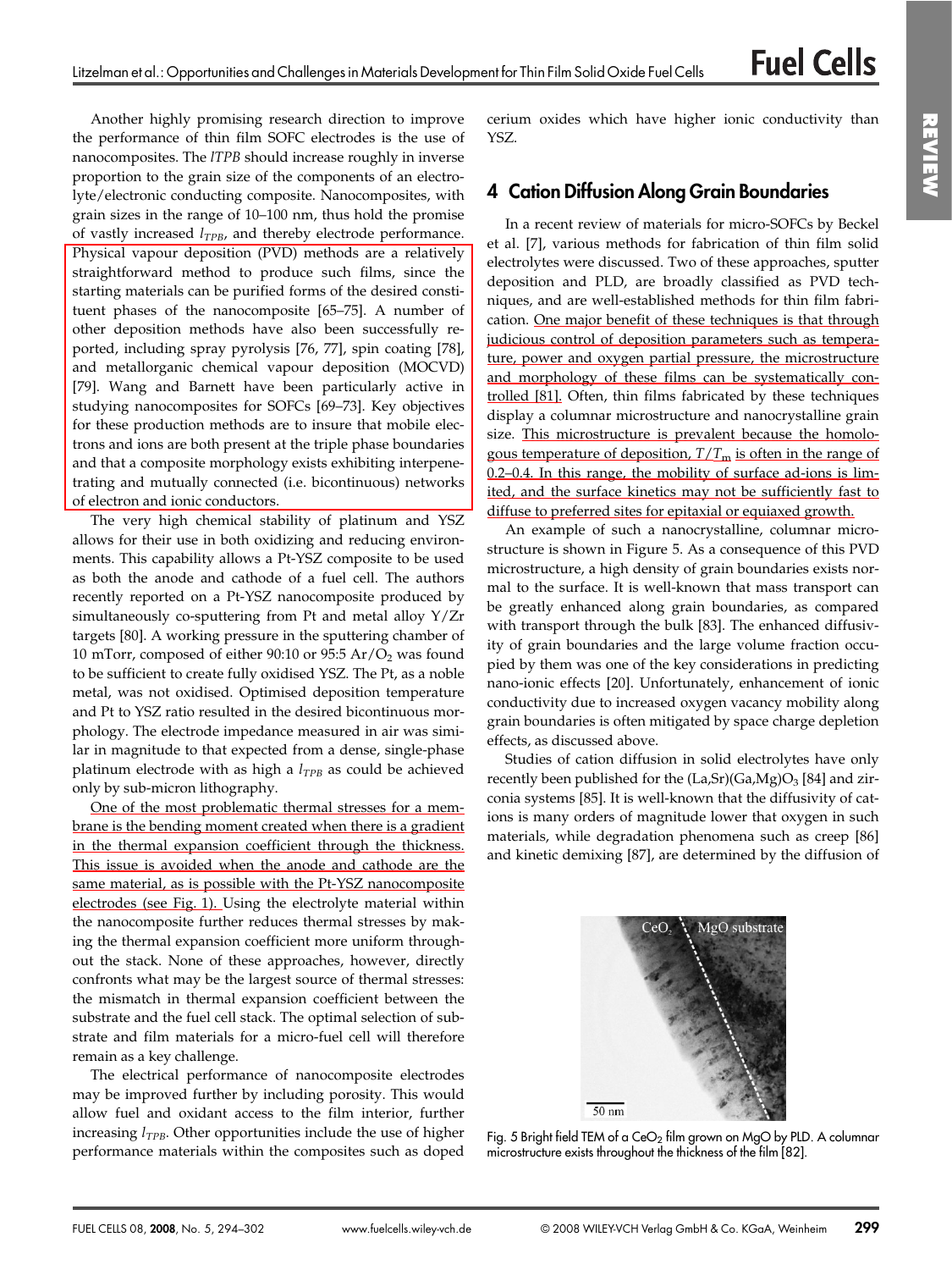the slowest species. Additionally, recent reports of advanced SOFC stacks designed for intermediate temperature operation indicate that long-term stability, not electrochemical performance, may be the primary factor limiting commercialization. One such example was reported by Mai et al. in which a LSCF/GDC/YSZ stack was measured at 700 °C. The cell performance, while initially promising, decayed at a rate of 2–6% *per* 1,000 h [88]. The authors attributed this loss, in part, to the formation of a  $SrZrO<sub>3</sub>$  reaction product at the GDC/YSZ interface, indicating Sr diffusion.

Clearly, the subject of cation diffusion in solid electrolytes deserves further study, particularly in the SOFC temperature range of operation (below 1,000 °C). A simple schematic, shown in Figure 6, illustrates that a columnar-structured electrolyte provides many parallel grain boundaries, and the potential for fast diffusion into the electrolyte from the anode, cathode or both.

In-diffusion of Ni was recently investigated in nanocrystalline CeO<sub>2</sub> [82]; ceria films of about  $1 \mu m$  thickness were deposited onto MgO substrates by PLD. As shown in Figure 5, the chosen deposition parameters resulted in nanocrystalline, columnar films. Thin NiO films of 20 nm thickness, reactively sputtered from a Ni target at room temperature, resulted in  $NiO/CeO<sub>2</sub>/MgO$  structures with low surface roughness. Typical depth profiles of  $58$ Ni, obtained by timeof-flight secondary ion mass spectrometry (TOF-SIMS) are shown in Figure 7. The shape of the profile resembles a simple error function solution to Fick's second law. After annealing at 800 °C for 5 h, the Ni penetrates through the entire CeO2 layer and appears flat in the SIMS spectra. Diffusion of Mg from the MgO substrate was also observed. As with the case of Ni, the Mg profile resembles an error function solution to the diffusion equation.

While the vast majority of diffusion studies reported in the literature are undertaken within conditions of the Harrison regime 'B', which entails both diffusion in the bulk and along grain boundaries [89, 90], for these films, diffusion is believed to be exclusively grain boundary diffusion, thus falling under classification of the Harrison regime 'C' [26]. This is consistent with the expectation of extremely low bulk cation diffusion in fluorites at temperatures below 1,000 °C [85, 91]. For scientific studies, such boundary conditions are highly desirable, as they allow for a more straightforward and accurate determination of grain boundary diffusivities.

Following a constant source solution of the diffusion equation, grain boundary diffusivities at 700 °C of 4.6  $\times$  10<sup>-14</sup> and



Fig. 6 Schematic cross-section of a thin film SOFC electrolyte, indicating high cross-sectional area of grain boundaries.



Fig. 7 SIMS spectra of  $58$ Ni diffusion in nanocrystalline CeO<sub>2</sub> after deposition and after annealing at 700 and 800 °C [82].

 $2.8 \times 10^{-15}$  cm<sup>2</sup> s<sup>-1</sup> for Ni and Mg, respectively were obtained [82]. While these values are much lower than the diffusivity of oxygen in the same temperature range, they do indicate that cations can diffuse hundreds of nanometers and even microns within hours at temperatures of 700–800 °C. To the authors' knowledge, this is the lowest temperature range for which cation grain boundary diffusion coefficients in fluorite oxides have been reported. Further research efforts to improve our understanding of cation diffusion along grain boundaries in solid electrolyte layers are currently underway.

## **5 Summary**

In addition to power generation for large-scale applications such as housing and transportation, SOFCs also present great potential for portable power applications such as notebook computers and mobile devices. The thin-film techniques used to produce these small scale devices often lead to nanostructured electrode and electrolyte components with properties that can differ considerably from the bulk. Internal interfaces, in particular, can lead either to the enhancement [39, 41, 43] or depression [26] of ionic conductivity. Phase stability may also be altered upon nanostructuring, as shown in the case of YSZ. Nanocomposite electrodes may result in increased triple phase boundary area and reduced thermal stresses, thus enabling improvement of the electrochemical impedance of the electrode. Additionally, the high volume fraction of grain boundaries can lead to fast cation diffusion at operational SOFC temperatures [82]. Future research in this field holds the promise that such nano-ionic effects may be utilised in a systematic manner in order to improve the properties and performance of thin film SOFC components for portable power needs.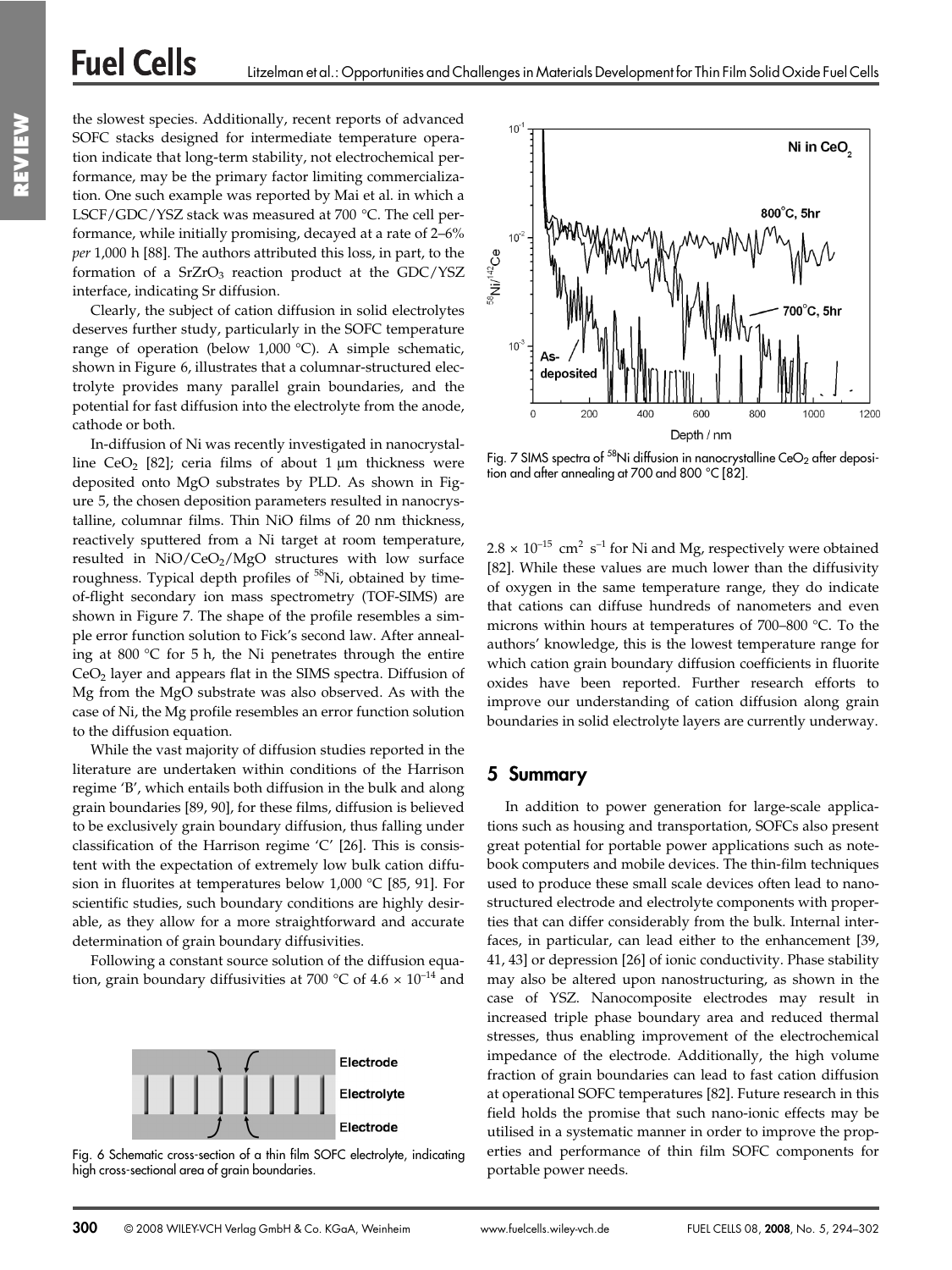# **Acknowledgements**

RWTH Aachen University is gratefully acknowledged for providing a Charlemagne scholarship for a student visitation by S. L. This work was supported by the National Science Foundation under award DMR-0243993 and by the Department of Defense Multidisciplinary University Research Initiative (MURI) program administered by the Army Research Office under grant no. DAAD19-01-1-0566.

# **List of Symbols**

- *c*∞ Bulk defect concentration ΔH<sub>m</sub> Enthalpy of migration
- Enthalpy of migration
- $\Delta\phi$ Space charge potential
- $\Delta S_m$  Entropy of migration
- *E* Elementary charge
- *e*<sup>o</sup> Permittivity of free space
- *e*<sup>r</sup> Relative dielectric constant
- *k* Debye length
- *k*\* Mott-Schottky depletion width
- *k* Boltzmann's constant
- $\sigma$ <sub>ion</sub> Partial ionic conductivity
- *r*<sup>o</sup> Temperature-independent constant
- *T* Temperature
- *zj* Charge of carrier *j*

## **References**

- [1] J. W. Fergus, *J. Power Sources* **2006**, *162*, 30.
- [2] H. L. Tuller in *Nonstoichiometric Oxides* (Ed. O. T. Sorensen), Academic Press, New York, **1981**, pp. 271.
- [3] B. C. H. Steele, A. Heinzel, *Nature* **2001**, *414*, 345.
- [4] L. C. D. Baertsch, K. F. Jensen, J. L. Hertz, H. L. Tuller, S. T. Vengallatore, S. M. Spearing, M. A. Schmidt, *J. Mater. Res.* **2004**, *19*, 2604.
- [5] Z. P. Shao, S. M. Haile, J. Ahn, P. D. Ronney, Z. L. Zhan, S. A. Barnett, *Nature* **2005**, *435*, 795.
- [6] D. Nikbin, *The Fuel Cell Rev.* **2006**, *3*, 21.
- [7] D. Beckel, A. Bierberle-Hütter, A. Harvey, A. Infortuna, U. P. Mücke, M. Prestat, J. L. M. Rupp, L. J. Gauckler, *J. Power Sources* **2007**, *173*, 325.
- [8] T. Suzuki, Y. Funahashi, T. Yamaguchi, T. Fujishiro, M. Awano, *J. Power Sources* **2007**, *171*, 92.
- [9] B. Chachuat, A. Mitsos, P. I. Barton, *Chem. Eng. Sci.* **2005**, *60*, 4535.
- [10] S. de Souza, S. J. Visco, L. D. De Jonghe, *Solid State Ionics* **1997**, *98*, 57.
- [11] A. F. Jankowski, R. T. Graff, J. P. Hayes, J. D. Morse in *Proc. 6th Int. Sym. on SOFC* (Ed., M. Dokiya, S. C. Singhal), Electrochem. Soc. Proc. 99–119, Pennington, NJ, **1999**, pp. 932.
- [12] D. Perednis, L. J. Gauckler, *Solid State Ionics* **2004**, *166*, 229.
- [13] A. Bieberle-Hütter, D. Beckel, A. Infortuna, U. P. Muecke, J. L. M. Rupp, L. J. Gauckler, S. Rey-Mermet, P. Muralt, N. R. Bieri, N. Hotz, M. J. Stutz, D. Poulikakos, P. Heeb, P. Müller, A. Bernard, R. Gmür, T. Hocker, *J. Power Sources* **2008**, *177*, 123.
- [14] D. J. Quinn, B. Wardle, S. M. Spearing, *J. Mater. Res.* **2008**, *23*, 609.
- [15] H. Huang, M. Nakamura, P. Su, R. Fasching, Y. Saito, F. B. Prinz, *J. Electrochem. Soc.* **2007**, *154*, B20.
- [16] V. T. Srikar, K. T. Turner, T. Y. A. Ie, S. M. Spearing, *J. Power Sources* **2004**, *125*, 62.
- [17] I. Lubomirsky, *Phys. Chem. Chem. Phys.* **2007**, *9*, 3701.
- [18] A. Kossoy, Y. Feldman, E. Wachtel, I. Lubomirsky, J. Maier, *Adv. Funct. Mater.* **2007**, *17*, 2393.
- [19] S. Mandowara, B. W. Sheldon, *Electrochem. Soc. Proc.* **2008**, in press.
- [20] H. L. Tuller, *Solid State Ionics* **2000**, *131*, 143.
- [21] J. Maier, *Solid State Ionics* **2002,** *154*, 291.
- [22] J. Maier, *Solid State Ionics* **2003**, *157*, 327.
- [23] J. Frenkel, *Kinetic Theory of Liquids*, Oxford University Press, New York, **1946**, pp. 7.
- [24] K. Lehovec, *J. Chem. Phys*. **1953**, *21*, 1123.
- [25] K. L. Kliewer, J. S. Koehler, *Phys. Rev.* **1965**, *140*, 1226.
- [26] Y.-M. Chiang, E. B. Lavik, I. Kosacki, H. L. Tuller, J. Y. Ying, *J. Electroceram.* **1997**, *1*, 7.
- [27] A. Tschöpe, *Solid State Ionics* **2001**, *139*, 267.
- [28] S. Kim, J. Maier, *J. Electrochem. Soc.* **2002**, *149*, J73.
- [29] I. Kosacki, T. Suzuki, V. Petrovsky, H. U. Anderson, *Solid State Ionics* **2000**, *136*, 1225.
- [30] C. Peters, A. Weber, E. Ivers-Tiffee, H. Störmer, D. Gerthsen, M. Bockmeyer, R. Krüger, *Fall Materials Research Society (MRS) Meeting*, Boston, MA, **2006**, 712.
- [31] P. Mondal, H. Hahn, Berichte der Bunsengesellschaft für Physikalische Chemie **1997**, *101*, 1765.
- [32] S. Jiang, *J. Mater. Res*. **1997**, *12*, 2374.
- [33] R. A. De Souza, M. J. Pietrowski, U. Anselmi-Tamburini, S. Kim, Z. A. Munir, M. Martin, *Phys. Chem. Chem. Phys.* **2008**, *10*, 2067.
- [34] T. Suzuki, I. Kosacki, H. U. Anderson, P. Colomban, *J. Am. Ceram. Soc.* **2001**, *84*, 2007.
- [35] T. Suzuki, I. Kosacki, H. U. Anderson, *J. Am. Ceram. Soc.* **2002**, *85*, 1492.
- [36] X. Guo, J. Maier, *J. Electrochem. Soc*. **2001**, *148*, E121.
- [37] S. M. Sze, *Semiconductor Devices*, Wiley & Sons, New York, **1985**, pp. 248.
- [38] J. L. M. Rupp, L. J. Gauckler, *Solid State Ionics* **2006**, *177*, 2513.
- [39] N. Sata, K. Eberman, K. Eberl, J. Maier, *Nature* **2000**, *408*, 2407.
- [40] X. X. Guo, I. Mantei, J. Jamnik, J.-S. Lee, J. Maier, *Phys. Rev. B* **2007**, *76*, 125429.
- [41] S. Azad, O. A. Marina, C. M. Wang, L. Saraf, V. Shutthanandan, D. E. McCready, A. El-Azab, J. E. Jaffe, M. H. Englehard, C. H. F. Peden, S. Thevuthasan, *App. Phys. Lett.* **2005**, *86*, 131906.